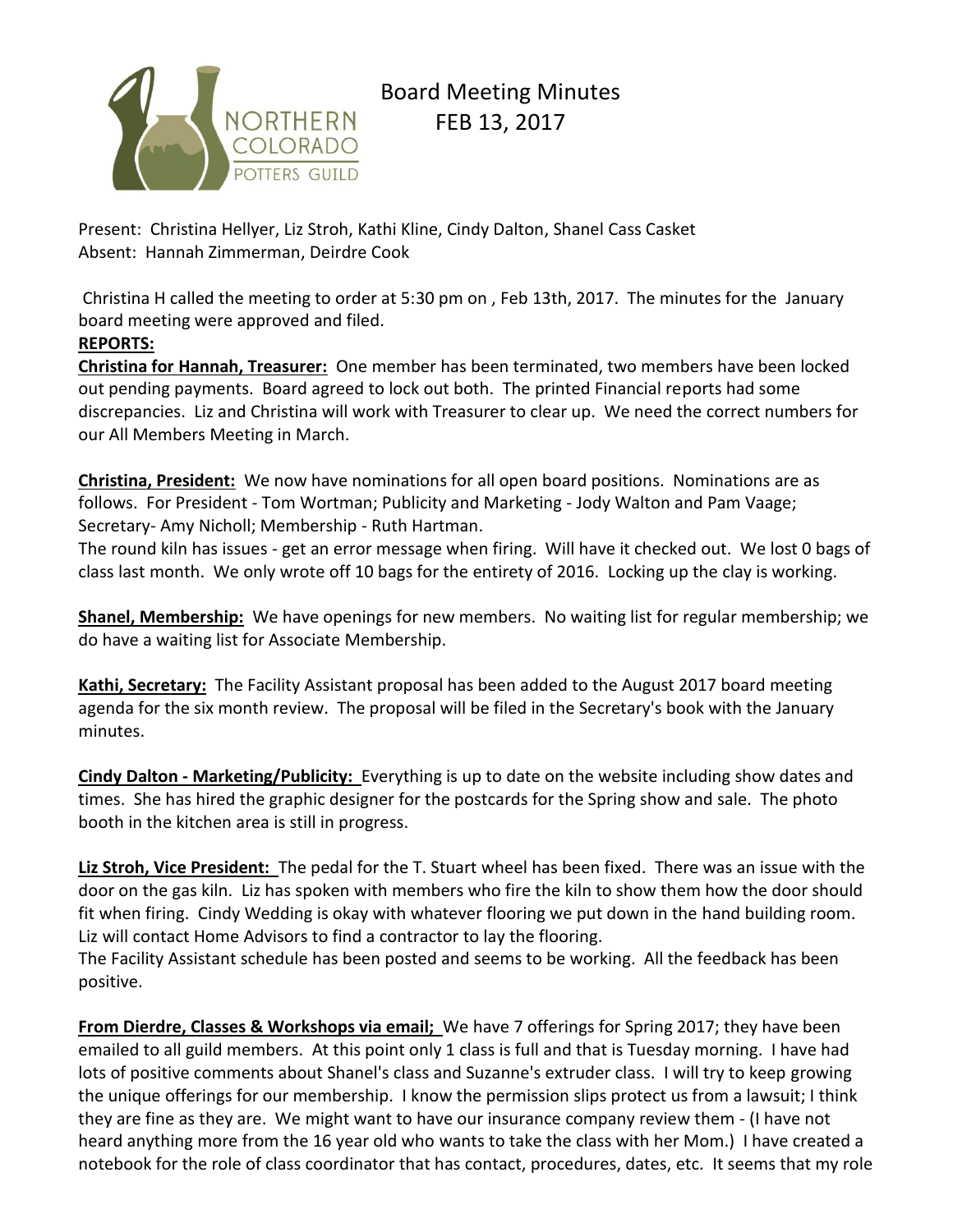uses a lot of the media person's time to set up the webpage and PayPal - sorry, maybe my role needs someone trained on how to do that.......Kiddo's to Chris for his work on getting folks into classes. When I stop by his classes folks seem to LOVE him; that is good for all of us! Also, I think Bev is AMAZING!

#### **AGENDA ITEMS:**

### **BOARD JOB DESCRIPTIONS:**

A majority of the job description check lists for the board positions have been completed. The board agreed that the current board members would share their check lists via email with other board members for review and comments/suggestions. It was also suggested that we have a book with the job check lists in the office and to also have the documents on the guild computer. The board agreed that the Publicity and Marketing Chairs should manage the web pages related to Membership and Classes & Workshops. The Secretary will continue to be responsible for posting the monthly board meeting minutes and the All Members Meeting minutes on the website.

The two new Publicity and Marketing Chairs will go through the training with our new web providers.

# **CLARIFICATION OF BYLAWS REGARDING TERMS OF GUILD ASSISTANTS.**

The board voted to change the wording of Article IV, Section (d) to read as follows: A current facility assistant, at the conclusion of the 2 year term, may request to stay for an additional year for a maximum term of three years. The facility assistant's request will be considered along with those of members on the waiting list for a facility assistant position. Final decision will be made by the Board of Directors. The term is a maximum of three years. Upon request, former facility assistants may be added to a waiting list (if waiting list exists) after being away from the position for one term (2 years).

# **ADDITION TO RULES & REGULATIONS REGARDING AGE REQUIREMENTS AND WAIVERS**

The board reviewed Section X, D regarding minimum age requirements. The board voted to change the wording of Section X, item D to read as follows:

Classes and/or workshops must have a minimum of 2 participants, or as determined by instructor. Participants must be at least 15 years of age. Participants ages 15 to 18 are required to have a signed liability waiver from a parent or legal guardian in addition to instructor approval. Non member participants are required to sign a liability waiver which specifies safety guidelines to be followed. The waiver is to be on file with the specific class roster. Violations of safety guidelines may result in expulsion from class with no refund.

The board then discussed waivers. We currently have a waiver for students coming to Raku. We will leave this waiver as is as it addresses a very specific activity. Kathi had drafted two waivers - one for students under 18 and one for all non member participants in guild classes. Liz agreed to take these two waiver and combine them into one for review at the next board meeting. Christina will also check with our liability insurance carrier for advice on things of which we should be concerned. The majority of the board did not want to contact an attorney at this time.

# **PROPOSED CHANGE TO BYLAWS REGARDING ELECTIONS/TRANSITION**

A motion was made, seconded and passed to accept the wording change the last part of Article V, Section 5 to read as follows:

Election to the Board of Directors shall be by a majority vote of the members present at the Meeting of the Members or via email vote or written vote. Incoming board members will attend the April transitional meeting with the current board members. New board members will not vote at the transitional meeting. Current board members retain their responsibilities through the month of April.